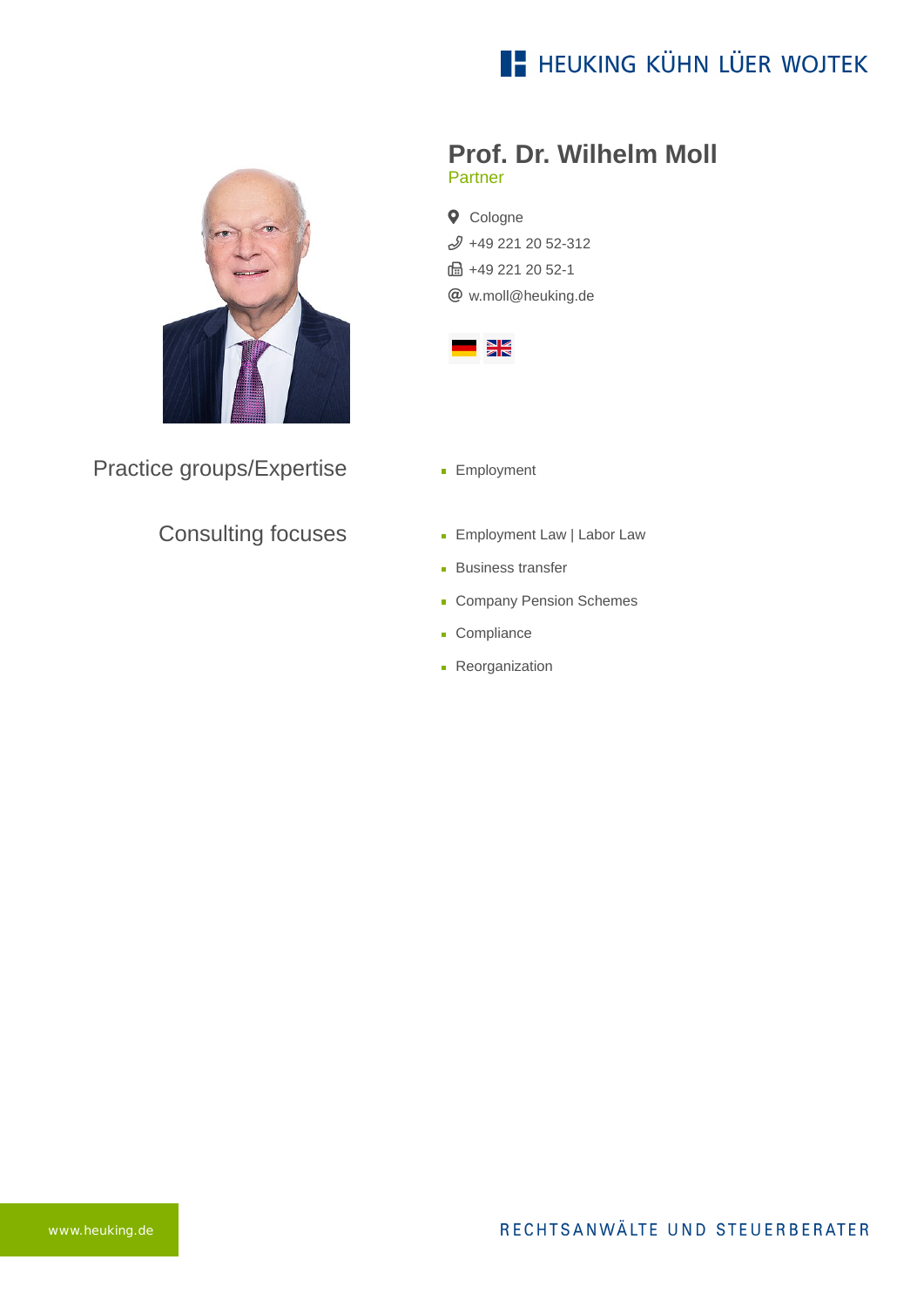# **E- HEUKING KÜHN LÜER WOJTEK**

| Vita                |                                                                                                             |
|---------------------|-------------------------------------------------------------------------------------------------------------|
|                     | Honorary Professor at the University Cologne                                                                |
|                     | <b>Certified Specialist Lawyer in Employment and Labor Law</b>                                              |
|                     | <b>Admitted to the Bar</b><br>since 1982                                                                    |
|                     | <b>Education and former activities</b>                                                                      |
|                     | Research Assistant at the Institute for Labor and Business<br>Law at the University of Cologne<br>1979-1981 |
|                     | University of California at Berkeley, School of Law/U.S.A.<br>LL.M. 1981                                    |
|                     | <b>Second Legal State Exam</b><br>1979                                                                      |
|                     | Dr. jur.<br>1977                                                                                            |
|                     | <b>First Legal State Exam</b><br>1975                                                                       |
|                     | <b>Universities of Marburg and Cologne</b>                                                                  |
| <b>Affiliations</b> | - Arbeitsgemeinschaft Arbeitsrecht im DAV                                                                   |
|                     | - Boalt Hall Alumni Association (BHAA)                                                                      |
|                     | German Bar Association (DAV)                                                                                |
|                     | • German Labour Judicial Association                                                                        |
|                     | German Lawyers Association (DJT)                                                                            |
|                     | • European Employment Lawyers Association (EELA)                                                            |
|                     | International Bar Association (IBA)                                                                         |
| <b>References</b>   | 139 lawyers recognized as Best Lawyers<br>m,                                                                |
|                     | Best Lawyers ranking published: 127 Heuking lawyers<br>recognized                                           |
|                     | • Who's Who Legal Germany 2021: 19 Heuking lawyers<br>awarded                                               |
|                     | More than ever before: Best Lawyers awards 111 Heuking<br>Ē,<br>lawyers                                     |
|                     | • Successful ranking: Best Lawyers recognizes 43 Heuking<br>lawyers                                         |